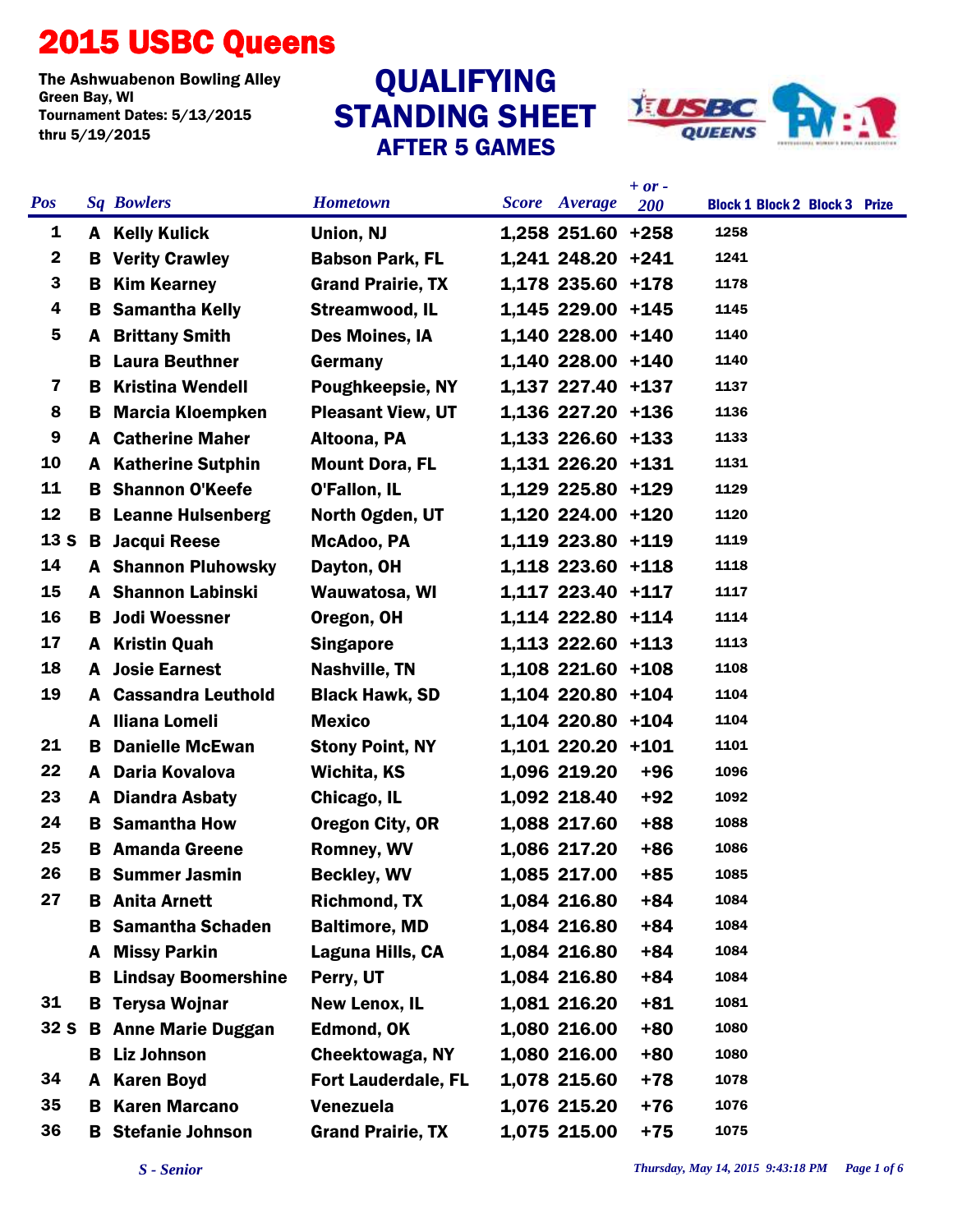|            |    |                                |                             |                      | $+ or -$ |                                      |
|------------|----|--------------------------------|-----------------------------|----------------------|----------|--------------------------------------|
| <b>Pos</b> |    | <b>Sq Bowlers</b>              | <b>Hometown</b>             | <b>Score</b> Average | 200      | <b>Block 1 Block 2 Block 3 Prize</b> |
| 37         |    | A Sandra Gongora               | <b>Mexico</b>               | 1,073 214.60         | $+73$    | 1073                                 |
| S          |    | A Debbie Ayers                 | La Mesa, CA                 | 1,073 214.60         | $+73$    | 1073                                 |
| 39         |    | <b>A</b> Sandi Charles         | <b>Nolanville, TX</b>       | 1,072 214.40         | $+72$    | 1072                                 |
| 40         | B  | <b>Maria Jose Rodriguez</b>    | <b>Austin, TX</b>           | 1,071 214.20         | $+71$    | 1071                                 |
| 41         | В. | <b>Clara Guerrero</b>          | <b>Pflugerville, TX</b>     | 1,067 213.40         | $+67$    | 1067                                 |
| 42 S       | B  | <b>Kristin Warzinski</b>       | Lincoln, CA                 | 1,065 213.00         | $+65$    | 1065                                 |
|            |    | A Megan Kelly                  | Dayton, OH                  | 1,065 213.00         | $+65$    | 1065                                 |
|            | в  | Neishka Cardona                | Puerto, PR                  | 1,065 213.00         | $+65$    | 1065                                 |
|            | B  | <b>Rocio Restrepo</b>          | Louisville, OH              | 1,065 213.00         | $+65$    | 1065                                 |
| 46         | A  | <b>Tabitha Bieri</b>           | <b>Grandview, IA</b>        | 1,064 212.80         | $+64$    | 1064                                 |
| 47         | B. | <b>Erin McCarthy</b>           | Omaha, NE                   | 1,062 212.40         | $+62$    | 1062                                 |
| 48         |    | A Liz Kuhlkin                  | <b>Schenectady, NY</b>      | 1,058 211.60         | $+58$    | 1058                                 |
| 49         |    | <b>A</b> Stephanie Schwartz    | Racine, WI                  | 1,055 211.00         | $+55$    | 1055                                 |
| 50         | A  | <b>Sarah Germano</b>           | <b>Rochester, NY</b>        | 1,054 210.80         | $+54$    | 1054                                 |
| S          | B  | <b>Carolyn Dorin-Ballard</b>   | Keller, TX                  | 1,054 210.80         | +54      | 1054                                 |
| 52         | B  | <b>Kimi Davidson</b>           | Irving, TX                  | 1,053 210.60         | $+53$    | 1053                                 |
|            | в  | <b>Brittni Hamilton</b>        | Wood Ridge, NJ              | 1,053 210.60         | $+53$    | 1053                                 |
| 54         | B  | <b>Michelle Abner</b>          | Cincinnati, OH              | 1,052 210.40         | $+52$    | 1052                                 |
| 55 S       | B  | <b>Leigh Anne Price</b>        | O'Fallon, MO                | 1,051 210.20         | $+51$    | 1051                                 |
| 56         |    | <b>A</b> Cieara Watts          | <b>Sugar Land, TX</b>       | 1,048 209.60         | $+48$    | 1048                                 |
| 57         |    | <b>A</b> Jennifer Higgins      | <b>Westerville, OH</b>      | 1,047 209.40         | +47      | 1047                                 |
| 58         | В  | <b>Sarah Lokker</b>            | <b>New Baltimore, MI</b>    | 1,046 209.20         | $+46$    | 1046                                 |
| 59         | A  | <b>Correen Lieber</b>          | Issaquah, WA                | 1,044 208.80         | $+44$    | 1044                                 |
| 60         | B. | <b>Elysia Current</b>          | Ephrata, PA                 | 1,043 208.60         | $+43$    | 1043                                 |
| 61         | В  | Diana Zavjalova                | Beavercreek, OH             | 1,040 208.00         | $+40$    | 1040                                 |
| 62         | A  | <b>Jessica Abel</b>            | Wichita, KS                 | 1,039 207.80         | $+39$    | 1039                                 |
| 63         |    | <b>A</b> Aseret Zetter         | Guadalajara                 | 1,036 207.20         | $+36$    | 1036                                 |
| 64 S       |    | <b>B</b> Lauren Pate           | <b>Inver Grove Heights,</b> | 1,032 206.40         | $+32$    | 1032                                 |
| 65         |    | <b>B</b> Natalie Cortese       | <b>Hoffman Estates, IL</b>  | 1,027 205.40         | $+27$    | 1027                                 |
| 66         | A  | <b>Kayla Stram</b>             | Minnetonka, MN              | 1,021 204.20         | $+21$    | 1021                                 |
| 67         | в  | <b>Giselle Poss</b>            | <b>Montgomery, IL</b>       | 1,020 204.00         | $+20$    | 1020                                 |
| 68         |    | <b>A</b> Sarah Muench          | Kewaskum, WI                | 1,018 203.60         | $+18$    | 1018                                 |
| 69         | A  | <b>Desiree Negron</b>          | <b>Puerto Rico</b>          | 1,017 203.40         | $+17$    | 1017                                 |
|            |    | A Ashly Galante                | Palm Harbor, FL             | 1,017 203.40         | $+17$    | 1017                                 |
|            | A  | <b>Katie Anne Sopp</b>         | <b>White Bear Lake, MN</b>  | 1,017 203.40         | $+17$    | 1017                                 |
| 72         |    | <b>A</b> Jacqueline Carbonetto | <b>Blauvelt, NY</b>         | 1,014 202.80         | $+14$    | 1014                                 |
|            | A  | <b>Kristy Coles</b>            | <b>Kearns, UT</b>           | 1,014 202.80         | $+14$    | 1014                                 |
| 74         | в  | <b>Lindsay Rusch</b>           | <b>Appleton, WI</b>         | 1,012 202.40         | $+12$    | 1012                                 |
| 75         | A  | <b>Lili Robles</b>             | San Ysidro, CA              | 1,010 202.00         | $+10$    | 1010                                 |
| 76         |    | <b>A</b> Pamela Alvarez        | San Diego, CA               | 1,008 201.60         | $+8$     | 1008                                 |
| 77         |    | A Olivia Sandham               | Saint Joseph, MO            | 1,007 201.40         | $+7$     | 1007                                 |
| 78         |    | <b>B</b> Julie Oczepek         | Reese, MI                   | 1,006 201.20         | $+6$     | 1006                                 |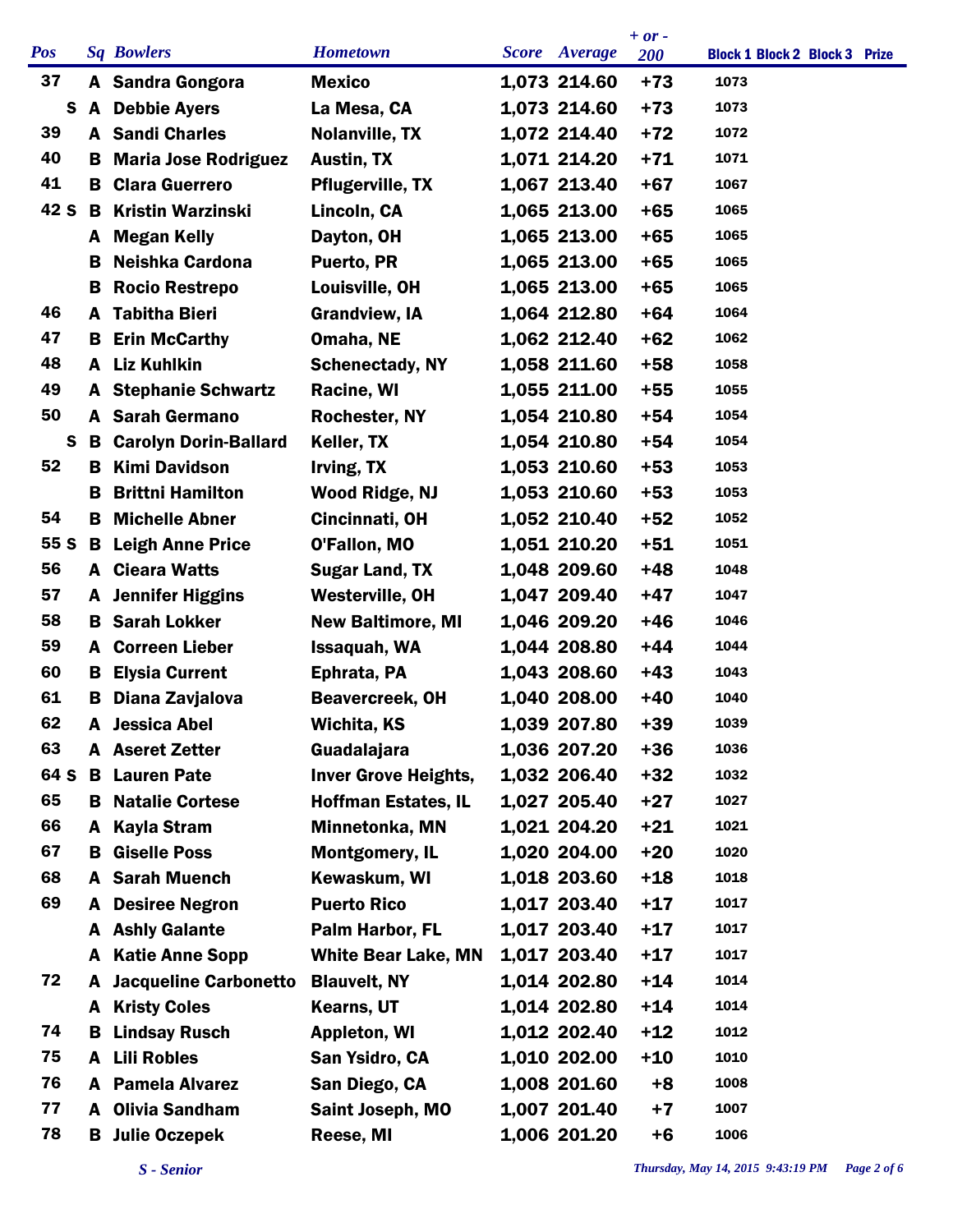|            |    |                                            |                            |                      | $+ or -$   |                                      |  |
|------------|----|--------------------------------------------|----------------------------|----------------------|------------|--------------------------------------|--|
| <b>Pos</b> |    | <b>Sq Bowlers</b>                          | <b>Hometown</b>            | <b>Score</b> Average | <b>200</b> | <b>Block 1 Block 2 Block 3 Prize</b> |  |
|            |    | 79 S B April Murphy                        | Wichita, KS                | 1,005 201.00         | $+5$       | 1005                                 |  |
|            |    | 80 S A Michelle Bowden-Calho Flossmoor, IL |                            | 1,001 200.20         | $+1$       | 1001                                 |  |
| 81         |    | <b>A</b> Blair Blumenscheid                | <b>Columbus, OH</b>        | 999 199.80           | -1         | 999                                  |  |
| 82         | A  | <b>Kerry Smith</b>                         | Lititz, PA                 | 997 199.40           | $-3$       | 997                                  |  |
| 83         | в  | <b>Mariana Ayala</b>                       | Euless, TX                 | 996 199.20           | -4         | 996                                  |  |
| 84         | A  | <b>Paula Brown</b>                         | Milwaukee, WI              | 994 198.80           | $-6$       | 994                                  |  |
| 85 S       |    | <b>B</b> Jordan Newham                     | Aurora, IL                 | 991 198.20           | -9         | 991                                  |  |
| 86         |    | <b>B</b> Paola Gomez                       | Colombia                   | 988 197.60           | $-12$      | 988                                  |  |
| 87 S       |    | <b>B</b> Kimberly Roe                      | <b>New Smyrna Beach, F</b> | 987 197.40           | $-13$      | 987                                  |  |
| 88 S       |    | <b>B</b> Stephanie Martins                 | <b>Brazil</b>              | 985 197.00           | $-15$      | 985                                  |  |
|            | В. | <b>Trisha Reid</b>                         | <b>Columbus, OH</b>        | 985 197.00           | $-15$      | 985                                  |  |
| 90         |    | <b>A</b> Jennifer Evans                    | Peru, IN                   | 984 196.80           | $-16$      | 984                                  |  |
| 91         | в  | Nikki Stiteler                             | Medina, OH                 | 982 196.40           | $-18$      | 982                                  |  |
|            | в  | <b>Bryanna Caldwell</b>                    | <b>Red Rock, AZ</b>        | 982 196.40           | $-18$      | 982                                  |  |
| 93         |    | <b>B</b> Sabrina Duncan-Rose               | <b>Bellaire, TX</b>        | 980 196.00           | $-20$      | 980                                  |  |
| 94         | в  | <b>Brandi Branka</b>                       | <b>Momence, IL</b>         | 979 195.80           | $-21$      | 979                                  |  |
|            | A  | <b>Marissa Allison</b>                     | <b>Temperance, MI</b>      | 979 195.80           | $-21$      | 979                                  |  |
|            | в  | <b>Kolien Owens</b>                        | Mason, MI                  | 979 195.80           | $-21$      | 979                                  |  |
|            | В  | <b>Emily Eckhoff</b>                       | Denver, CO                 | 979 195.80           | $-21$      | 979                                  |  |
|            | A  | <b>Heather D'Errico</b>                    | <b>Rochester, NY</b>       | 979 195.80           | $-21$      | 979                                  |  |
| 99         | в  | <b>Alyssa Harper</b>                       | Deland, FL                 | 976 195.20           | $-24$      | 976                                  |  |
|            | в  | <b>Brooke Bower</b>                        | Camp Hill, PA              | 976 195.20           | $-24$      | 976                                  |  |
| 101 S B    |    | <b>Brenda Padilla</b>                      | <b>Mansfield, TX</b>       | 975 195.00           | $-25$      | 975                                  |  |
| 102        |    | <b>A</b> Sydney Brummett                   | <b>Fort Wayne, IN</b>      | 973 194.60           | $-27$      | 973                                  |  |
| 103        | В  | <b>Briana Cubito</b>                       | <b>Green Bay, WI</b>       | 971 194.20           | $-29$      | 971                                  |  |
|            |    | <b>S</b> B Margrette Suchoski              | <b>East Moline, IL</b>     | 971 194.20           | $-29$      | 971                                  |  |
|            |    | <b>A</b> Emily Peterson                    | <b>West Fargo, ND</b>      | 971 194.20           | $-29$      | 971                                  |  |
| 106        | A  | <b>Katie Bishop</b>                        | <b>Westland, MI</b>        | 969 193.80           | $-31$      | 969                                  |  |
| 107        | A  | <b>Elise Bolton</b>                        | <b>Merritt Island, FL</b>  | 968 193.60           | $-32$      | 968                                  |  |
| 108        | в  | <b>Jennifer Helferstay</b>                 | O'Fallon, MO               | 967 193.40           | $-33$      | 967                                  |  |
| 109S       | В  | <b>Katelyn Zwiefelhofer</b>                | Racine, WI                 | 966 193.20           | $-34$      | 966                                  |  |
| 110        |    | A Jamie Martin                             | Omaha, NE                  | 965 193.00           | $-35$      | 965                                  |  |
| 111        | в  | <b>Catie Jensen</b>                        | Fort Worth, TX             | 963 192.60           | $-37$      | 963                                  |  |
|            | A  | <b>Brandy Silva</b>                        | Fort Worth, TX             | 963 192.60           | $-37$      | 963                                  |  |
| 113        | A  | <b>Christina Hardee</b>                    | <b>Mount Dora, FL</b>      | 962 192.40           | $-38$      | 962                                  |  |
|            | A  | <b>Danielle Knittle</b>                    | <b>State College, PA</b>   | 962 192.40           | $-38$      | 962                                  |  |
| 115        | в  | <b>Chenoa Rhoades</b>                      | Lafayette, IN              | 961 192.20           | $-39$      | 961                                  |  |
|            | A  | <b>Kerri Ellenbecker</b>                   | Germantown, WI             | 961 192.20           | $-39$      | 961                                  |  |
| 117        | A  | <b>Kristin Nieter</b>                      | Homewood, IL               | 960 192.00           | $-40$      | 960                                  |  |
| 118        |    | <b>A</b> Ashley Crowder                    | <b>Tamarac, FL</b>         | 959 191.80           | $-41$      | 959                                  |  |
| 119        | A  | <b>Genie Franklin</b>                      | Frisco, TX                 | 958 191.60           | $-42$      | 958                                  |  |
| 120        | A  | <b>Crystal Brooks</b>                      | Schofield, WI              | 957 191.40           | $-43$      | 957                                  |  |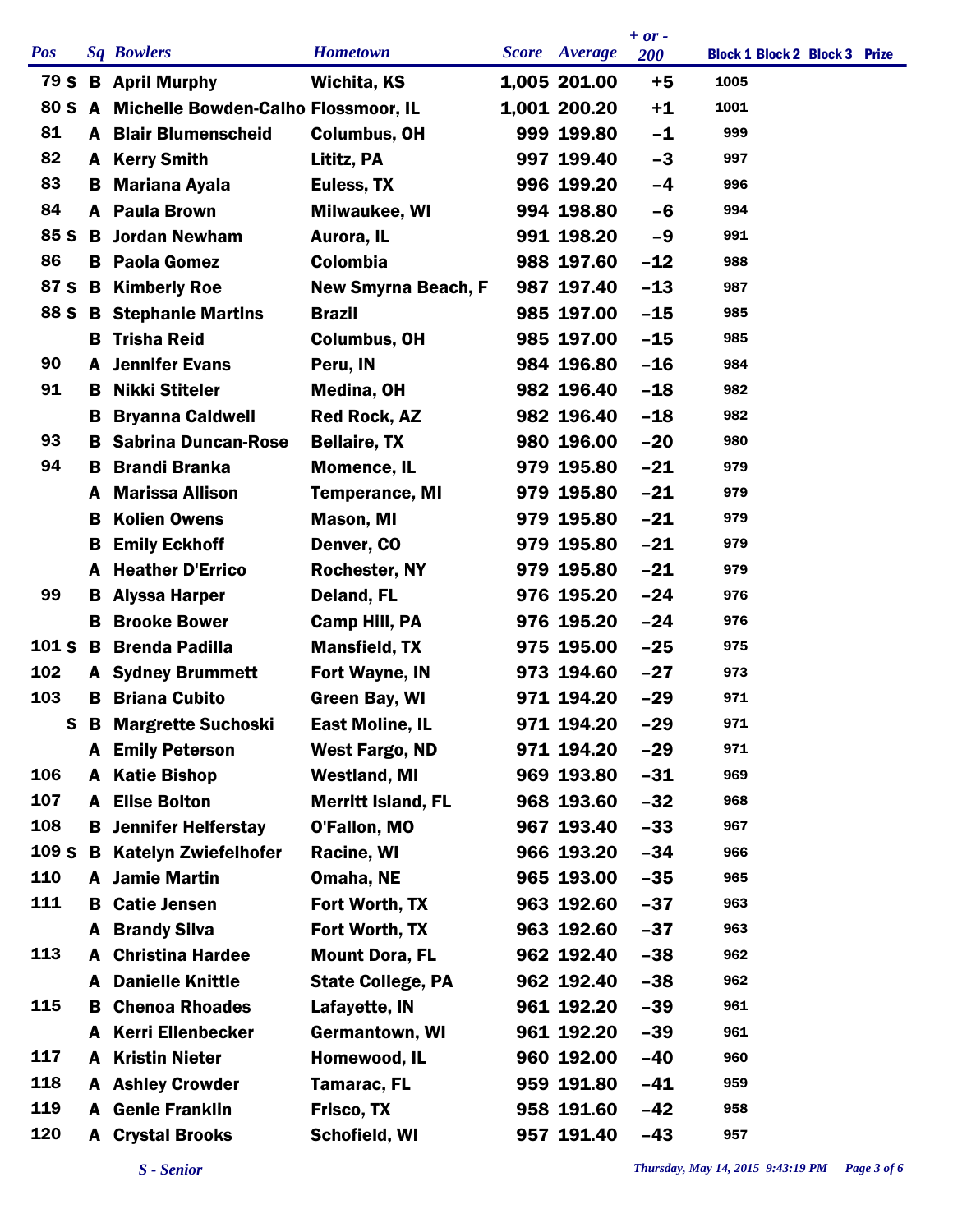|            |    |    |                                   |                           |                      | $+ or -$   |                                      |
|------------|----|----|-----------------------------------|---------------------------|----------------------|------------|--------------------------------------|
| <b>Pos</b> |    |    | <b>Sq Bowlers</b>                 | <b>Hometown</b>           | <b>Score</b> Average | <b>200</b> | <b>Block 1 Block 2 Block 3 Prize</b> |
| 121        |    |    | A Megan Jirsa                     | La Crosse, WI             | 956 191.20           | $-44$      | 956                                  |
| 122        |    |    | <b>A</b> Cassie Hauner            | <b>Sussex, WI</b>         | 955 191.00           | $-45$      | 955                                  |
| 123        |    |    | A Kalynn Carl                     | Albany, NY                | 954 190.80           | $-46$      | 954                                  |
| 124        |    |    | <b>A</b> Brittany Himmelreich     | Cressona, PA              | 952 190.40           | $-48$      | 952                                  |
| 125        |    |    | <b>A</b> Mindie Meyer-Mohr        | Alexandria, MN            | 951 190.20           | $-49$      | 951                                  |
| 126        |    | В. | <b>Ashley Rucker</b>              | <b>Bartlesville, OK</b>   | 948 189.60           | $-52$      | 948                                  |
|            |    | A  | <b>Thia Falbo</b>                 | Greensburg, PA            | 948 189.60           | $-52$      | 948                                  |
| 128        |    |    | <b>A</b> Trista Kimmes            | Eagan, MN                 | 947 189.40           | $-53$      | 947                                  |
| 129        |    | в  | Rebecca Sharp-Keegan Carleton, MI |                           | 945 189.00           | $-55$      | 945                                  |
|            |    | A  | <b>Diana Walter</b>               | <b>Bellport, NY</b>       | 945 189.00           | $-55$      | 945                                  |
|            | S  | B  | <b>Rebecca Mencheski</b>          | Green Bay, WI             | 945 189.00           | $-55$      | 945                                  |
| 132        |    |    | A Lori Eskew                      | Hillsboro, OR             | 944 188.80           | $-56$      | 944                                  |
| 133        |    |    | <b>A</b> Ellen Moller             | Rock Island, IL           | 941 188.20           | $-59$      | 941                                  |
| 134        |    | A  | <b>Melissa Sobolik</b>            | <b>Marion, IA</b>         | 940 188.00           | $-60$      | 940                                  |
| 135        |    |    | A Aumi Guerra                     | <b>Dominican Republic</b> | 939 187.80           | $-61$      | 939                                  |
|            |    |    | <b>A</b> Brittney Harper          | <b>Rainsville, AL</b>     | 939 187.80           | $-61$      | 939                                  |
| 137        |    | A  | <b>Holly Harris</b>               | Wichita, KS               | 937 187.40           | $-63$      | 937                                  |
|            |    | в  | <b>Patricia De Faria</b>          | Venezuela                 | 937 187.40           | $-63$      | 937                                  |
| 139        |    | A  | <b>Jennifer Dovers</b>            | Sierra Vista, AZ          | 935 187.00           | $-65$      | 935                                  |
| 140        |    | в  | <b>Gina Hurst</b>                 | Greenfield, WI            | 931 186.20           | $-69$      | 931                                  |
| 141        |    |    | <b>A</b> Janis Birschbach         | Fond du Lac, WI           | 930 186.00           | $-70$      | 930                                  |
| 142 S      |    |    | <b>B</b> Heather Williams         | <b>Wesley Chapel, FL</b>  | 929 185.80           | $-71$      | 929                                  |
|            |    |    | 143 S B Valerie Verheyen          | Green Bay, WI             | 928 185.60           | $-72$      | 928                                  |
| 144        |    |    | <b>B</b> Jacqueline Malone        | Scotia, NY                | 926 185.20           | $-74$      | 926                                  |
|            |    |    | 145 S B Birgit Poeppler           | Germany                   | 924 184.80           | $-76$      | 924                                  |
| 146        |    |    | <b>A</b> Lauren Sammel            | <b>Madison, WI</b>        | 922 184.40           | $-78$      | 922                                  |
|            |    |    | A Angelica Greene                 | <b>Superior, CO</b>       | 922 184.40           | $-78$      | 922                                  |
|            |    |    | 148 S B Ryan Oswood               | <b>Champlin, MN</b>       | 921 184.20           | $-79$      | 921                                  |
|            |    |    | A Kayla Bandy                     | <b>Salisbury, MD</b>      | 921 184.20           | $-79$      | 921                                  |
|            |    |    | A Gabriella Mayfield              | Lake Isabella, CA         | 921 184.20           | $-79$      | 921                                  |
| 151        |    | В  | <b>Lisa Doss</b>                  | <b>Grand Rapids, MI</b>   | 920 184.00           | $-80$      | 920                                  |
| 152        |    |    | <b>A</b> Megan McGinley           | <b>Cinnaminson, NJ</b>    | 917 183.40           | $-83$      | 917                                  |
|            |    |    | 153 S B Kerrie Watson             | <b>Canada</b>             | 916 183.20           | $-84$      | 916                                  |
|            |    | B. | <b>Crystal Boutotte</b>           | <b>Montgomery, TX</b>     | 916 183.20           | $-84$      | 916                                  |
|            |    |    | <b>155 S A Sharon Powers</b>      | Lakewood, CO              | 914 182.80           | $-86$      | 914                                  |
| 156        |    |    | <b>B</b> Heather White Guillen    | <b>Odenton, MD</b>        | 909 181.80           | $-91$      | 909                                  |
| 157        |    |    | A Ranae Janssen                   | <b>Sioux Falls, SD</b>    | 908 181.60           | $-92$      | 908                                  |
|            |    |    | 158 S B Morgan O'Brien            | Fond du Lac, WI           | 905 181.00           | $-95$      | 905                                  |
|            |    | в  | <b>Chelsea Farrell</b>            | Elkart, IN                | 905 181.00           | $-95$      | 905                                  |
| 160        |    |    | A Susan Olson                     | <b>Wausaukee, WI</b>      | 904 180.80           | $-96$      | 904                                  |
|            |    |    | 161 S B Brandy Sanderson          | <b>Bossier City, LA</b>   | 903 180.60           | -97        | 903                                  |
|            | S. |    | <b>B</b> Michelle Secours         | Huntsville, TX            | 903 180.60           | $-97$      | 903                                  |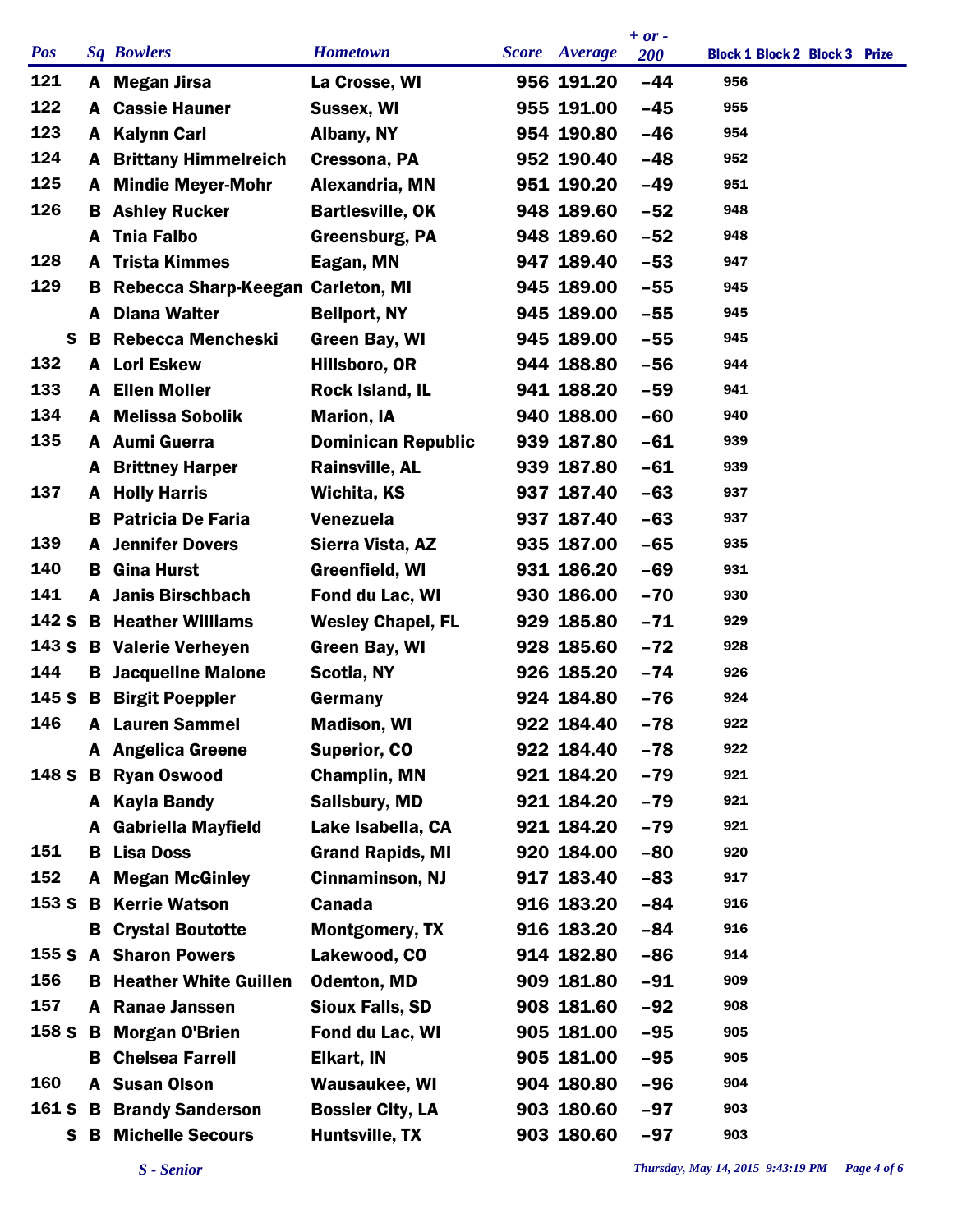|            |    |                              |                             |                      | $+ or -$ |                                      |
|------------|----|------------------------------|-----------------------------|----------------------|----------|--------------------------------------|
| <b>Pos</b> |    | <b>Sq Bowlers</b>            | <b>Hometown</b>             | <b>Score</b> Average | 200      | <b>Block 1 Block 2 Block 3 Prize</b> |
| 163        | в  | <b>Marina Guseva</b>         | <b>Russia</b>               | $900$ 180.00 $-100$  |          | 900                                  |
|            | A  | <b>Rochelle Roventini</b>    | Franklin, WI                | $900$ 180.00 $-100$  |          | 900                                  |
|            | В  | <b>Kelly Blank</b>           | Oshkosh, WI                 | $900$ 180.00 $-100$  |          | 900                                  |
| 166 S      | В  | <b>Morgan Stary</b>          | <b>Green Bay, WI</b>        | 897 179.40 -103      |          | 897                                  |
| 167        | A  | <b>Lori Munson</b>           | <b>Cottage Grove, MN</b>    | 895 179.00 -105      |          | 895                                  |
| 168        | A  | <b>Katie Mae Pritchard</b>   | <b>Coon Rapids, MN</b>      | 894 178.80 -106      |          | 894                                  |
| 169        | В  | <b>Tracie Ball</b>           | <b>Tucson, AZ</b>           | 892 178.40 -108      |          | 892                                  |
| S          | В  | <b>Mary Wells</b>            | <b>Columbus, OH</b>         | 892 178.40 -108      |          | 892                                  |
| 171        | A  | <b>Nicole Reese</b>          | Duluth, MN                  | 888 177.60 -112      |          | 888                                  |
| 172        | A  | <b>Amber Ottilige</b>        | Lake Wales, FL              | 886 177.20 -114      |          | 886                                  |
|            | В  | <b>Ashley Cole</b>           | <b>Florissant, MO</b>       | 886 177.20 -114      |          | 886                                  |
| 174        | A  | <b>Cassondra Mize</b>        | Toledo, OH                  | 882 176.40 -118      |          | 882                                  |
| 175        | в  | <b>Amber Loberger</b>        | Fond du Lac, WI             | 880 176.00 -120      |          | 880                                  |
|            | в  | <b>Michelle Sterner</b>      | <b>Niagara Falls, NY</b>    | 880 176.00 -120      |          | 880                                  |
| 177        | A  | <b>Kim Hoffman</b>           | Pulaski, WI                 | 879 175.80 -121      |          | 879                                  |
| S          | B  | <b>Jewel Skelton</b>         | Niles, OH                   | 879 175.80 -121      |          | 879                                  |
| 179        | A  | <b>Beverly Blanchard</b>     | Virginia Beach, VA          | 864 172.80 -136      |          | 864                                  |
| 180        |    | <b>A</b> Shawna Strause      | <b>Tucson, AZ</b>           | 863 172.60 -137      |          | 863                                  |
| 181        | A  | <b>Kayla Kolisch</b>         | Lakewood, CO                | 862 172.40 -138      |          | 862                                  |
| 182        | A  | <b>Dori Fox</b>              | <b>Statesville, NC</b>      | 855 171.00 -145      |          | 855                                  |
| 183        | В  | <b>Stephanie Mours</b>       | <b>Franklin, WI</b>         | 853 170.60 -147      |          | 853                                  |
| 184        | в  | <b>Krystal Mannering</b>     | <b>Hammonton, NJ</b>        | 847 169.40 -153      |          | 847                                  |
| 185        | A  | <b>Jessica Nanneman</b>      | <b>Waterford, WI</b>        | 844 168.80 -156      |          | 844                                  |
| 186        | A  | <b>Melissa Frisque</b>       | <b>Green Bay, WI</b>        | 841 168.20 -159      |          | 841                                  |
|            | A  | <b>Charly Boelter</b>        | Oshkosh, WI                 | 841 168.20 -159      |          | 841                                  |
|            |    | 188 S B Beth Polomis         | Green Bay, WI               | 839 167.80 -161      |          | 839                                  |
|            |    | 189 S B Catherine Rawsthorne | <b>Federal Way, WA</b>      | 836 167.20 -164      |          | 836                                  |
| 190        |    | A Alice Driber               | <b>East Stroudsburg, PA</b> | 831 166.20 -169      |          | 831                                  |
| 191        | A  | <b>Mary Burton</b>           | Peru, IN                    | 828 165.60 -172      |          | 828                                  |
| 192        | в. | <b>Diana Witter</b>          | Waussau, WI                 | 821 164.20 -179      |          | 821                                  |
| 193        | в  | <b>Ashely Bryant</b>         | <b>Huber Heights, OH</b>    | 814 162.80 -186      |          | 814                                  |
|            | В  | <b>Carrie Jaeger</b>         | De Pere, WI                 | 814 162.80 -186      |          | 814                                  |
| 195        |    | <b>A</b> Theresa Holmes      | Windsor, WI                 | 808 161.60 -192      |          | 808                                  |
|            | A  | <b>Amber Kwiecien</b>        | <b>Brown Deer, WI</b>       | 808 161.60 -192      |          | 808                                  |
| 197        | B. | <b>Krista Giese</b>          | Norfolk, NE                 | 800 160.00 -200      |          | 800                                  |
| 198 S      | B  | <b>Beth Tesch</b>            | Neenah, WI                  | 798 159.60 -202      |          | 798                                  |
| 199 S      |    | <b>B</b> Shari Kirsch        | <b>Green Bay, WI</b>        | 796 159.20 -204      |          | 796                                  |
| 200        |    | <b>A</b> Brittany Morris     | Waymart, PA                 | 791 158.20 -209      |          | 791                                  |
| 201 S      | В  | <b>Martina Campbell</b>      | Hampton, VA                 | 779 155.80 -221      |          | 779                                  |
| 202S       |    | <b>B</b> Cristine Plum       | <b>Willow Street, PA</b>    | 771 154.20 -229      |          | 771                                  |
| 203        |    | <b>B</b> Ekaterina Voronina  | <b>Russia</b>               | 768 153.60 -232      |          | 768                                  |
| 204        |    | <b>A</b> Taylor Hartwig      | Wausau, WI                  | 764 152.80 -236      |          | 764                                  |
|            |    |                              |                             |                      |          |                                      |